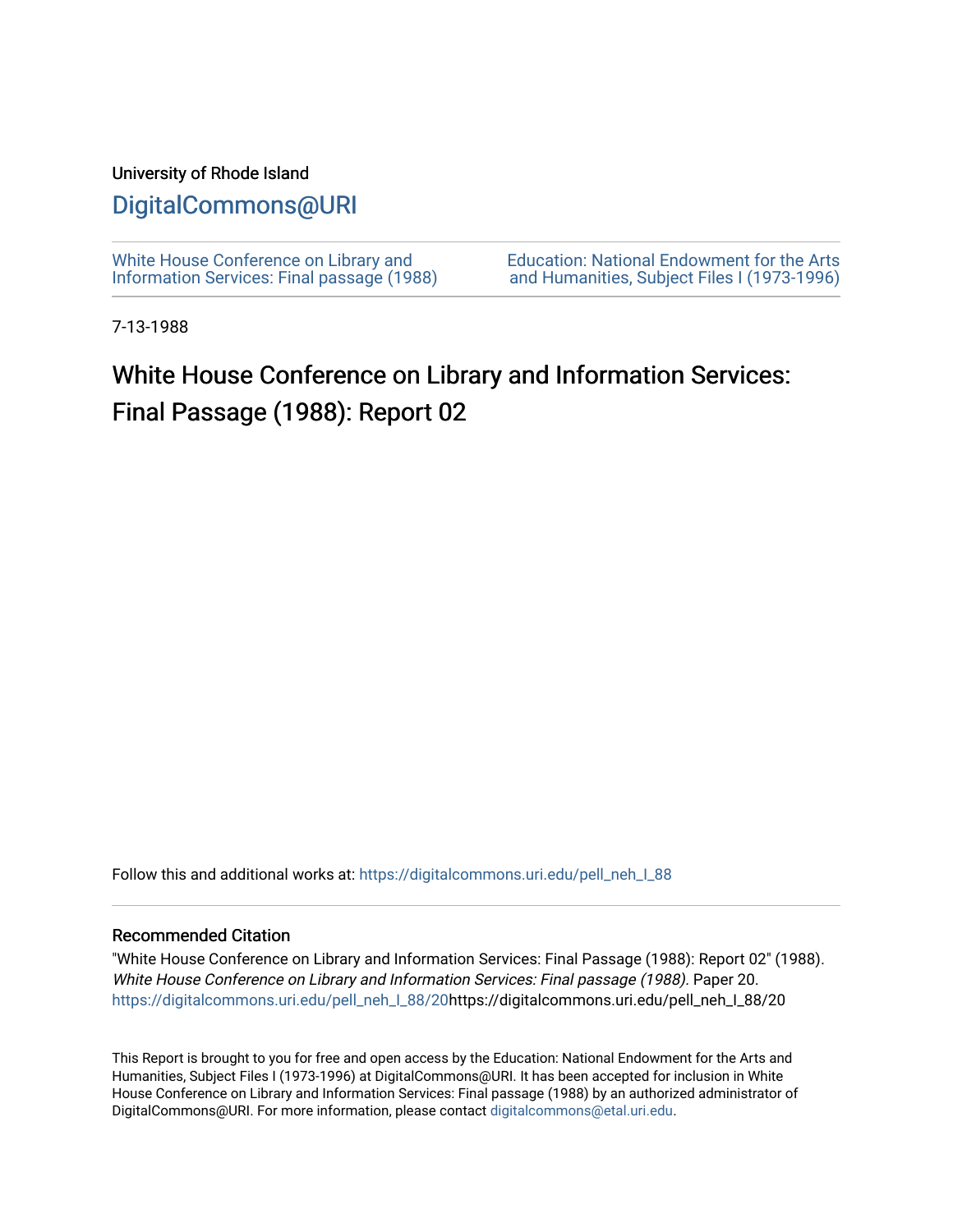Seveti - foral passage - WCLIS

# S 9612

1942, our peoples joined forces to liberate the Philippines. Shortly after the end of four years of bitter occupation and the ravages of war, the Filipino people declared their full independence on July 4, 1946.

Until 1962 this birthday of the Republic of the Philippines marked the Philippines' official national day. Now the Filipinos celebrate June 12 as Independence Day, a day which marks the anniversary of independence from Spanish rule in 1898.

Since 1946, the U.S. has maintained close ties with the Philippines, ties<br>which have evolved into an equal partnership based upon common values and mutual interests. We have been enriched by hundreds of thousands of Filipinos who have chosen to live in the United States. The Philippines has contributed to security in the Pacific basin by welcoming the presence of American military forces at Subic Bay and Clark Air Field. Economic growth has been stimulated in both our countries by the free flow of goods and investment.

But our partnership has surely bloomed during the presidency of Cory Aquino, whose courage has been an example to all of us and whose leadership is providing opportunity for the democratic aspirations of the Filipino people. The future will be difficult as the Philippines seeks to revive its economy and advance social justice and democracy-a process which surely will test our relations.

Mr. President, I would like to urgemy colleagues in the Senate to join me in commemorating Philippine-American Day which took place on July 4. In doing so we reaffirm our support for<br>maintaining close and rewarding relations with the people of the Philippines. In this way we also pledge<br>American support to the people of the Philippines as they work to expand human rights, freedom, opportunity<br>and democracy in their nation.

#### ORDER FOR RECESS UNTIL 9 A.M. TOMORROW

Mr. BYRD. Mr. President, I ask unanimous consent that when the Senate completes its business today, it stand in recess until the hour of 9 o'clock tomorrow morning.

The PRESIDING OFFICER. Without objection, it is so ordered.

#### UNANIMOUS-CONSENT **AGREE-**MENT-CONFERENCE **REPORT** ON H.R. 4264

Mr. BYRD. Mr. President, I ask unanimous consent that, following the recognition of the two leaders, their orders having been reduced to 5 minutes each on tomorrow, upon the completion of those orders the Senate<br>turn to the consideration of the conference report on H.R. 4264, the defense authorization bill, and that Mr. QUAYLE be recognized to move to recommit the conference report; that he

## **CONGRESSIONAL RECORD - SENATE**

have 30 minutes under this control, and Mr. Nunn and Mr. WARNER have 15 minutes between them under their control; that the vote on the motion to recommit occur at 10 o'clock a.m.: that the opening statements by Senators NUNN and WARNER may be made subsequent thereto but may appear in the RECORD as having been made prior to the motion to recommit; provided further, that upon the disposition of the motion to recommit, the papers be transmitted to the House and that, while the House is acting on the conference report, the Senate may proceed to debate the conference report and that that debate be covered by the parameters of the time agreement previously entered into; and that it be in order to order the yeas and nays at<br>this time on the motion to recommit.

The PRESIDING OFFICER. Is there objection?

Mr. DOLE. Mr. President. I think it is probably included by inference, but I guess in no event would we have<br>final disposition of the conference report until the papers have been returned.

Mr. BYRD. That is correct.

Mr. NUNN. Mr. President. reserving the right to object, and I will not object, is my understanding correct that the initial 45 minutes prior to the vote on the motion to recommit would also count against the unanimous-consent time?

Mr. BYRD. Yes, under the order that comes out of the overall 7 hours. Mr. NUNN. I thank the Senator.

Mr. BYRD. I thank the distinguished Senator.

The PRESIDING OFFICER. Is there objection? Without objection, it is so ordered.

Mr. BYRD. Mr. President, I ask for the yeas and nays on the motion to recommit.

The PRESIDING OFFICER. Is there a sufficient second? There is a sufficient second.

The yeas and nays were ordered.

Mr. BYRD. Mr. President, is any further consent required; the idea<br>being when the House completes action on the conference report, the conference report is returned to this body, the debate will have ensued in the meantime, time would have been running, and do I need further consent to be sure that there is no problem in proceeding to get those papers back and get the conference report back up before the Senate?

The PRESIDING OFFICER. The majority leader's statement reflects the Chair's understanding of the unanimous-consent agreement.

Mr. BYRD. Mr. President, in view of the fact that the debate will be ensuing as though the conference report were before the Senate, then it is implied that the conference report is before the Senate and will be acted upon when the House returns the papers, am I correct?

The PRESIDING OFFICER. The majority leader is correct.

Mr. BYRD. I thank the Chair.

Mr. President. I ask unanimous consent that Mr. INOUYE be removed as a conferee from the Department of Transportation appropriation bill.

The PRESIDING OFFICER. Without objection, it is so ordered.

#### WHITE HOUSE CONFERENCE ON LIBRARY AND INFORMATION SERVICES-CONFERENCE

**EEPORT** 

Mr. BYRD. Mr. President, I submit a report of the committee of conference on House Joint Resolution 90 and ask for its immediate consideration.

The PRESIDING OFFICER. The report will be stated.

The assistant legislative clerk read as follows:

The committee of conference on the disagreeing votes of the two Houses on the amendments of the Senate to the joint resolution (H.J. Res. 90) to authorize and request the President to call and conduct a White House Conference on Library and Information Services to be held not earlier<br>than September 1, 1989, and not later than September 30, 1991, and for other purposes. having met, have agreed to recommend and do recommend to their respective Houses<br>this report, signed by a majority of the conferees.

The PRESIDING OFFICER. Without objection, the Senate will proceed to the consideration of the conference report.

(The conference report is printed in the House proceedings of the RECORD of July 11, 1988.)

Mr. PELL. Mr. President, I am very pleased that the House-Senate conference on House Joint Resolution 90, the legislation calling for a White House Conference on Library and Information Services, has been successfully completed. The conferees have reached agreement on the few remaining points of difference and believe that the resulting bill is an effective compromise.

This is an important step toward final approval of this bill that authorizes and requests the President to call such a conference sometime between September 1989 and September 1991. In that most States will be holding conferences prior to the national conference, it is important that final action be taken to allow States adequate time to plan.

I am delighted that this second White House Conference on Libraries is now one step closer to reality. As the chief sponsor of the first conference held in 1979, I am very much aware of the importance and usefulness of such an endeavor and I intend to work closely with all participants to help ensure its success.

### ENGROSSMENT OF H.R. 4800

Mr. BYRD. Mr. President, I ask unanimous consent that in the engrossment of the Senate amendments to H.R. 4800, with regard to amend-